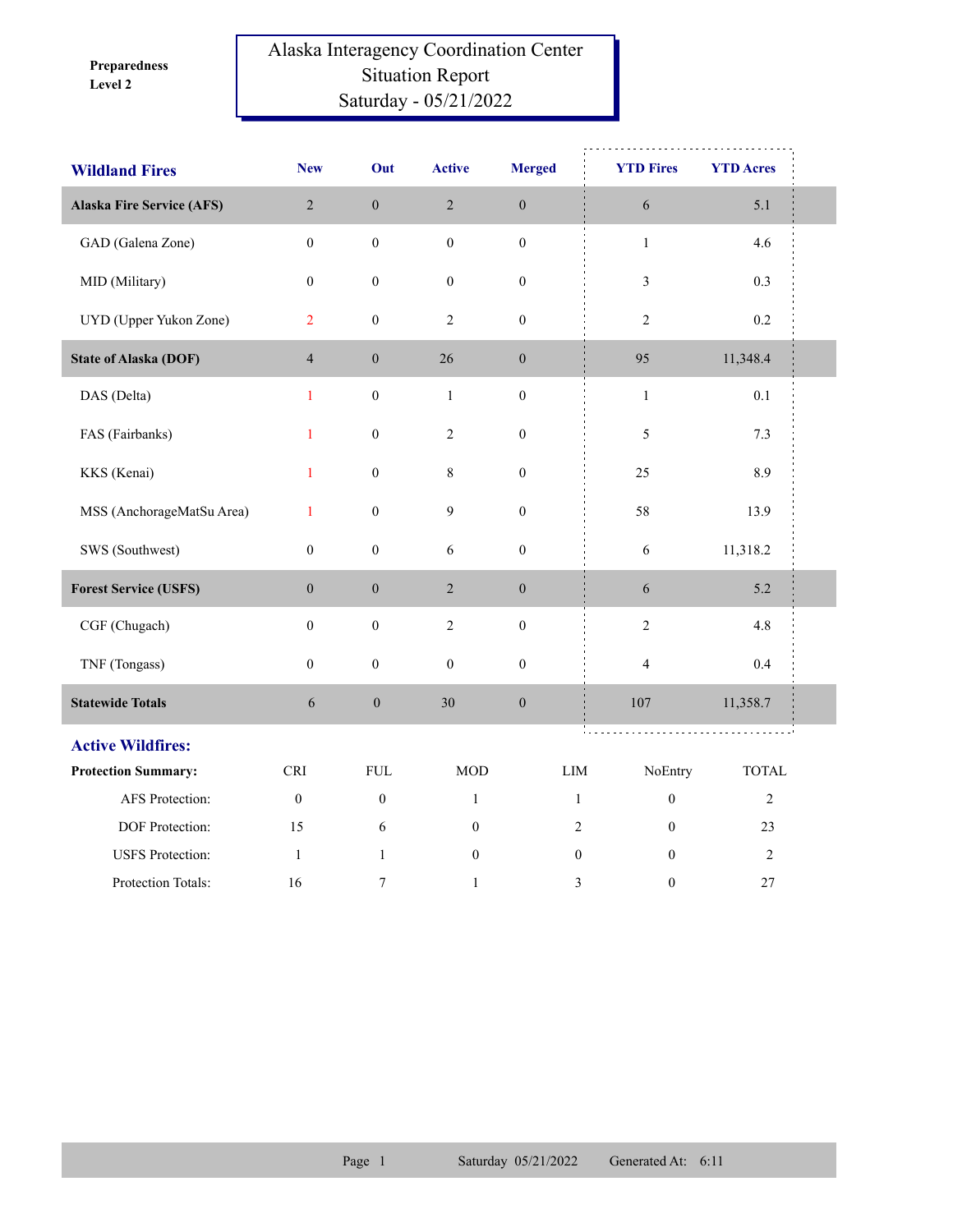## **Active Fires Status Summary**

|                         | Staffed           |                     | Unstaffed.        |                     |  |  |
|-------------------------|-------------------|---------------------|-------------------|---------------------|--|--|
|                         | Contained $(S/C)$ | Uncontained $(S/U)$ | Contained $(U/C)$ | Uncontained $(U/U)$ |  |  |
| AFS Protection:         |                   |                     |                   |                     |  |  |
| <b>DOF</b> Protection:  |                   |                     | 20                |                     |  |  |
| <b>USFS</b> Protection: |                   |                     |                   |                     |  |  |
| Status Totals:          |                   |                     |                   |                     |  |  |

| <b>Active Fires Acreage Summary</b> |                       |                |  |
|-------------------------------------|-----------------------|----------------|--|
|                                     | Acres                 | Acreage Change |  |
| 6 New                               | 3.9                   |                |  |
| l Staffed                           | 1.0                   | 0.0            |  |
| 23 Monitor                          | 11,336.6              | 649.3          |  |
| 6 Prescribed                        | 1,995.0               | 628.1          |  |
| 36 Fires                            | Total Acres: 13,336.5 |                |  |

## **Prescribed Fires**

|                                 | <b>YTD</b> Fires | <b>YTD</b> Acres | <b>New</b> | Active | Out Yesterday |
|---------------------------------|------------------|------------------|------------|--------|---------------|
| Military                        |                  | 1.977.0          |            |        |               |
| National Park Service           |                  | 0.1              |            |        |               |
| State of Alaska                 | 4                | 5.1              |            |        |               |
| U.S. Forest Service             |                  | 18.0             |            |        |               |
| <b>Fuels Management Totals:</b> |                  | 2,000.2          |            | h      |               |

## **Cause Summary For All Fires (Includes Merged Fires But Not Prescribed Fires)**

|        | Human: 85        |                | 947.2 Acres |
|--------|------------------|----------------|-------------|
|        | Lightning: $3$   |                | 0.3 Acres   |
|        | Undetermined: 19 | 10,411.2 Acres |             |
| Total: | 107              | 11.358.7 Acres |             |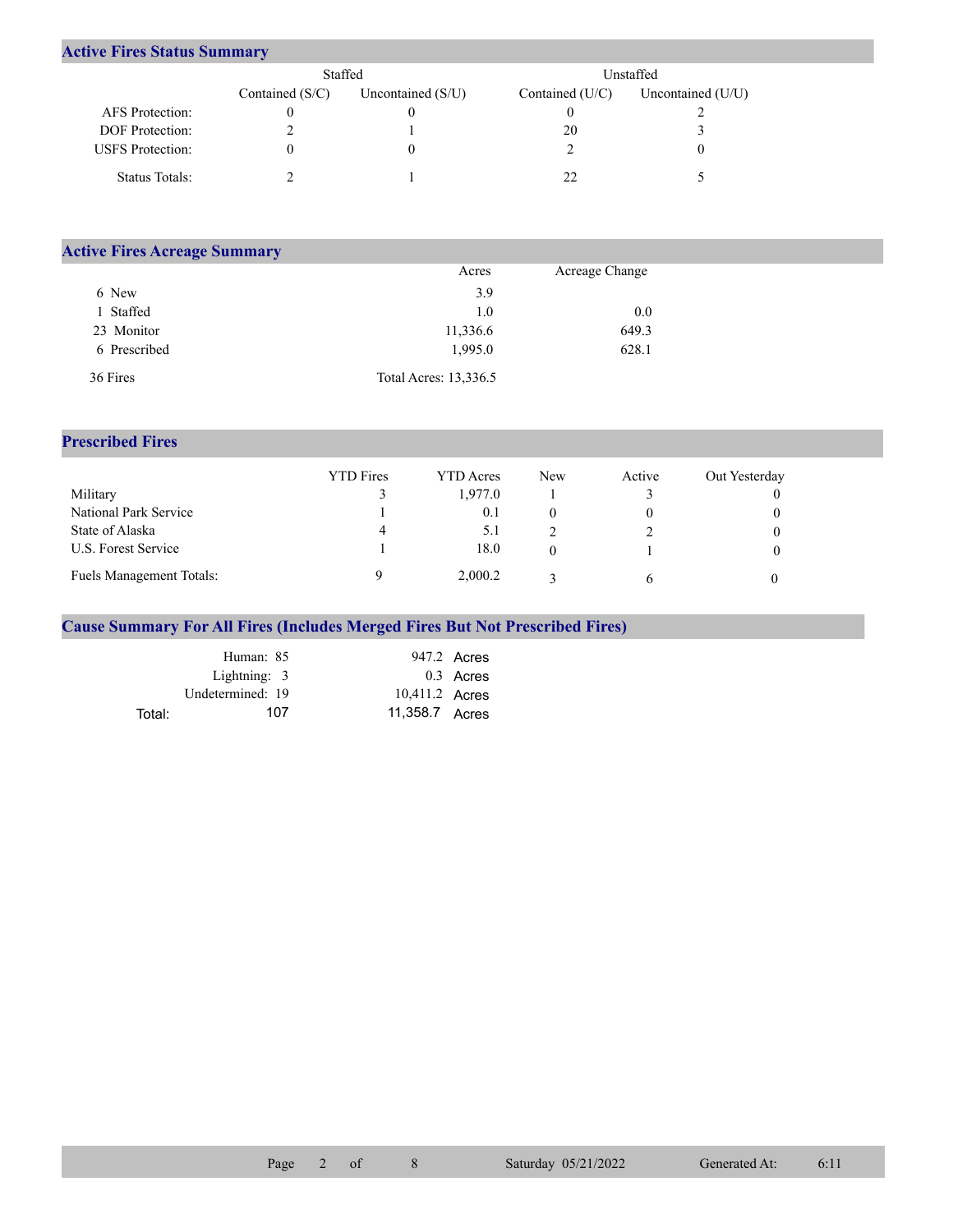| <b>New</b>                                                                                                                                                                                                                                                                                                                                                                                                                                                                                                                                                                                   |              | Count: 6                                              | <b>Acres: 3.9</b>                     |                                                                            |                                                     |                  |
|----------------------------------------------------------------------------------------------------------------------------------------------------------------------------------------------------------------------------------------------------------------------------------------------------------------------------------------------------------------------------------------------------------------------------------------------------------------------------------------------------------------------------------------------------------------------------------------------|--------------|-------------------------------------------------------|---------------------------------------|----------------------------------------------------------------------------|-----------------------------------------------------|------------------|
| Daily Report From: 05/20                                                                                                                                                                                                                                                                                                                                                                                                                                                                                                                                                                     |              |                                                       |                                       |                                                                            | 0.1 Acreage On 05/20                                |                  |
| 203113                                                                                                                                                                                                                                                                                                                                                                                                                                                                                                                                                                                       |              | Lat: 59 31.5967<br>Lon: 151 26.3917                   | Status: S/U<br>Personnel: 3           | Acres: $0.1$<br>Start Date: 05/20                                          | Option: Full<br>Area: KKS                           |                  |
| 113                                                                                                                                                                                                                                                                                                                                                                                                                                                                                                                                                                                          |              | Owner: Private<br>Name: Sadie Cove                    | Unit:                                 | <b>AKPRI-Private</b>                                                       |                                                     | Cause: Human     |
| Homer Forestry reported seeing a smoke column coming from across the bay in Homer. ASTt then reported they had a caller<br>that was in a boat and could see 20-30 foot flames coming from the sadie cove area. DOF launched 3SH and they arrived<br>onscene to a tenth acre fire burning in heavy wood and grass. Hazards were powerlines that were de-energized by HEA. 3SH<br>started bucket work and 930 was lauched from Soldotna to help with a crew shuttle. Fire was knocked down. Maritime Heli<br>brought over HEA personnel to inspect the area. 3 DOF personnel remained onscene. |              |                                                       |                                       |                                                                            |                                                     |                  |
| Daily Report From: 05/20                                                                                                                                                                                                                                                                                                                                                                                                                                                                                                                                                                     |              |                                                       |                                       |                                                                            | 0.3 Acreage On 05/20                                |                  |
| 211112                                                                                                                                                                                                                                                                                                                                                                                                                                                                                                                                                                                       |              | Lat: 65 07.2883<br>Lon: 147 40.3083                   | Status: U/C                           | Acres: 0.3<br>Start Date: 05/20                                            | Area: FAS                                           | Option: Critical |
| 112                                                                                                                                                                                                                                                                                                                                                                                                                                                                                                                                                                                          |              | Owner: Private<br>Name: Poker Creek                   | Unit:                                 | <b>AKPRI-Private</b>                                                       | Cause:                                              | Undetermined     |
| At 1900 a private citizen reported wildfire near Poker Creek Circle. H-230, Fairbanks engines 66, 71, and 78 responded. Found<br>a .3-acre grass/brush fire. Fire called contained and controlled at 2035.                                                                                                                                                                                                                                                                                                                                                                                   |              |                                                       |                                       |                                                                            |                                                     |                  |
| Daily Report From: 05/20                                                                                                                                                                                                                                                                                                                                                                                                                                                                                                                                                                     |              |                                                       |                                       |                                                                            | 0.1 Acreage On 05/20                                |                  |
| 212111                                                                                                                                                                                                                                                                                                                                                                                                                                                                                                                                                                                       | Owner: State | Lat: $63\,53.7350$<br>Lon: 145 08.1200                | Status: U/C<br>Unit:                  | Acres: 0.1<br>Start Date: 05/20<br><b>AKDNS-AK Dept. Natural Resources</b> | Area: DAS                                           | Option: Limited  |
| 111                                                                                                                                                                                                                                                                                                                                                                                                                                                                                                                                                                                          |              | Name: Barley Way                                      |                                       |                                                                            | Cause:                                              | Undetermined     |
| At 1700 Delta City Dispatch reported a structure fire escaping into the wildland about 2 miles down Barley Way. Delta 62 and<br>72, Tok 62, and Forrest Fire 1 engines responded with local VFD on scene. Fire was .1 acres and contained and controlled at<br>2040.                                                                                                                                                                                                                                                                                                                         |              |                                                       |                                       |                                                                            |                                                     |                  |
| Daily Report From: 05/20                                                                                                                                                                                                                                                                                                                                                                                                                                                                                                                                                                     |              |                                                       |                                       |                                                                            | 3.2 Acreage On 05/20                                |                  |
| 201110                                                                                                                                                                                                                                                                                                                                                                                                                                                                                                                                                                                       |              | Lat: 62 00.4317<br>Lon: 149 57.7883<br>Owner: Private | Status: S/C<br>Personnel: 16<br>Unit: | Acres: 3.2<br>Start Date: 05/20<br><b>AKPRI-Private</b>                    | Area: MSS                                           | Option: Critical |
| 110                                                                                                                                                                                                                                                                                                                                                                                                                                                                                                                                                                                          |              | Name: Caswell Lakes                                   |                                       |                                                                            | Cause:                                              | Undetermined     |
| 911 dispatch paged out a grass fire. Two Forestry engines, one Prevention, Helitack, Gannett Glacier and Birddog responded.<br>The fire was reported 3-5 acres with moderate rate of spread. Fire is contained and investigation remains open. Gannett will<br>remain overnight.                                                                                                                                                                                                                                                                                                             |              |                                                       |                                       |                                                                            |                                                     |                  |
| Daily Report From: 05/20                                                                                                                                                                                                                                                                                                                                                                                                                                                                                                                                                                     |              |                                                       |                                       |                                                                            | 0.1 Acreage On 05/20                                |                  |
| PM9B                                                                                                                                                                                                                                                                                                                                                                                                                                                                                                                                                                                         |              | Lat: $6507.0536$<br>Lon: 141 40.0800                  | Status: U/U                           | Acres: 0.1<br>Start Date: 05/20                                            | Area: UYD                                           | Option: Limited  |
| PDPM9B<br>109                                                                                                                                                                                                                                                                                                                                                                                                                                                                                                                                                                                | Owner: NPS   | Name: Trout Creek                                     | Unit:                                 |                                                                            | <b>AKYCP-Yukon-Charley Rivers National Preserve</b> | Cause: Lightning |
| Fire observed for the first time this year by N9011N. It is burning in a hydrocarbon deposit and has been observed multiple<br>times in past years.                                                                                                                                                                                                                                                                                                                                                                                                                                          |              |                                                       |                                       |                                                                            |                                                     |                  |
| Daily Report From: 05/20                                                                                                                                                                                                                                                                                                                                                                                                                                                                                                                                                                     |              |                                                       |                                       |                                                                            | 0.1 Acreage On 05/20                                |                  |
| PM9D<br>PDPM9D                                                                                                                                                                                                                                                                                                                                                                                                                                                                                                                                                                               |              | Lat: 65 01.5846<br>Lon: 141 14.8020<br>Owner: ANCSA   | Status: U/U<br>Unit:                  | Acres: 0.1<br>Start Date: 05/20<br><b>AKDYN-Doyon, Limited</b>             | Area: UYD                                           | Option: Modified |
| 108                                                                                                                                                                                                                                                                                                                                                                                                                                                                                                                                                                                          |              | Name: Windfall Mountain                               |                                       |                                                                            |                                                     | Cause: Lightning |
|                                                                                                                                                                                                                                                                                                                                                                                                                                                                                                                                                                                              |              |                                                       |                                       |                                                                            |                                                     |                  |

Windfall Mountain was observed for the first time this season by N9011N. This is a fire burning in a hydrocarbon deposit that has been previously reported in multiple years.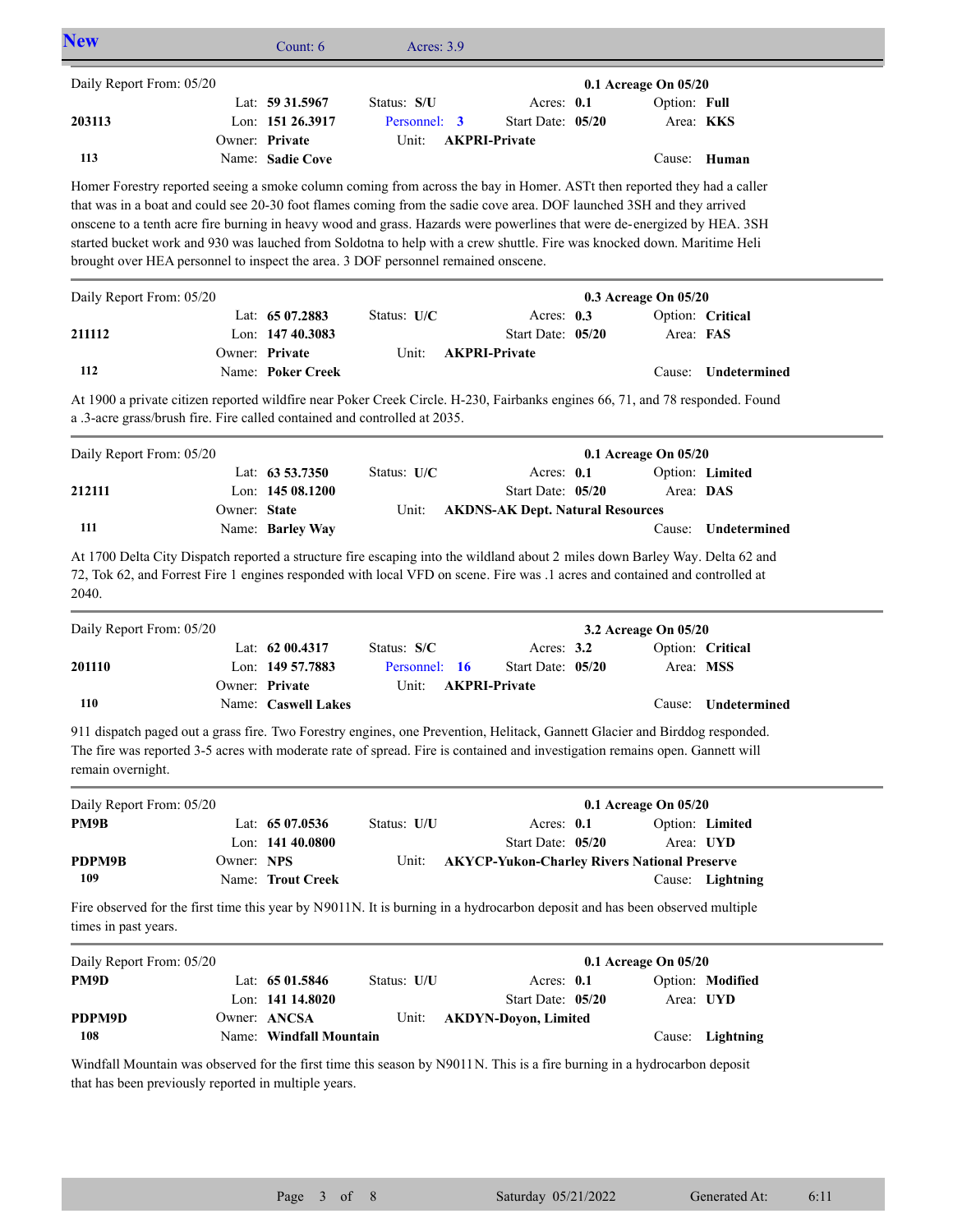| <b>Staffed</b>           | Count: 1           | Acres: $1.0$ |                            | Acreage Change: 0.0           |              |  |
|--------------------------|--------------------|--------------|----------------------------|-------------------------------|--------------|--|
| Daily Report From: 05/20 |                    |              |                            | No Acreage Change Since 05/19 |              |  |
| <b>PM74</b>              | Lat: 62 58.8483    | Status: S/C  | Acres: $1.0$               | Option: Full                  |              |  |
| 204107                   | Lon: $15605.8467$  | Personnel: 2 | Start Date: 05/19          | Area: SWS                     |              |  |
| PNPM74                   | Owner: ANCSA       | Unit:        | <b>AKVLN-MTNT, Limited</b> |                               |              |  |
| 107                      | Name: Takotna Dump |              |                            | Cause:                        | Undetermined |  |

The IC reported the fire to be 100% contained. Personnel gridded the fire for interior heat. Personnel plan to grid the fire once more tomorrow. Projected demobilization is tomorrow afternoon.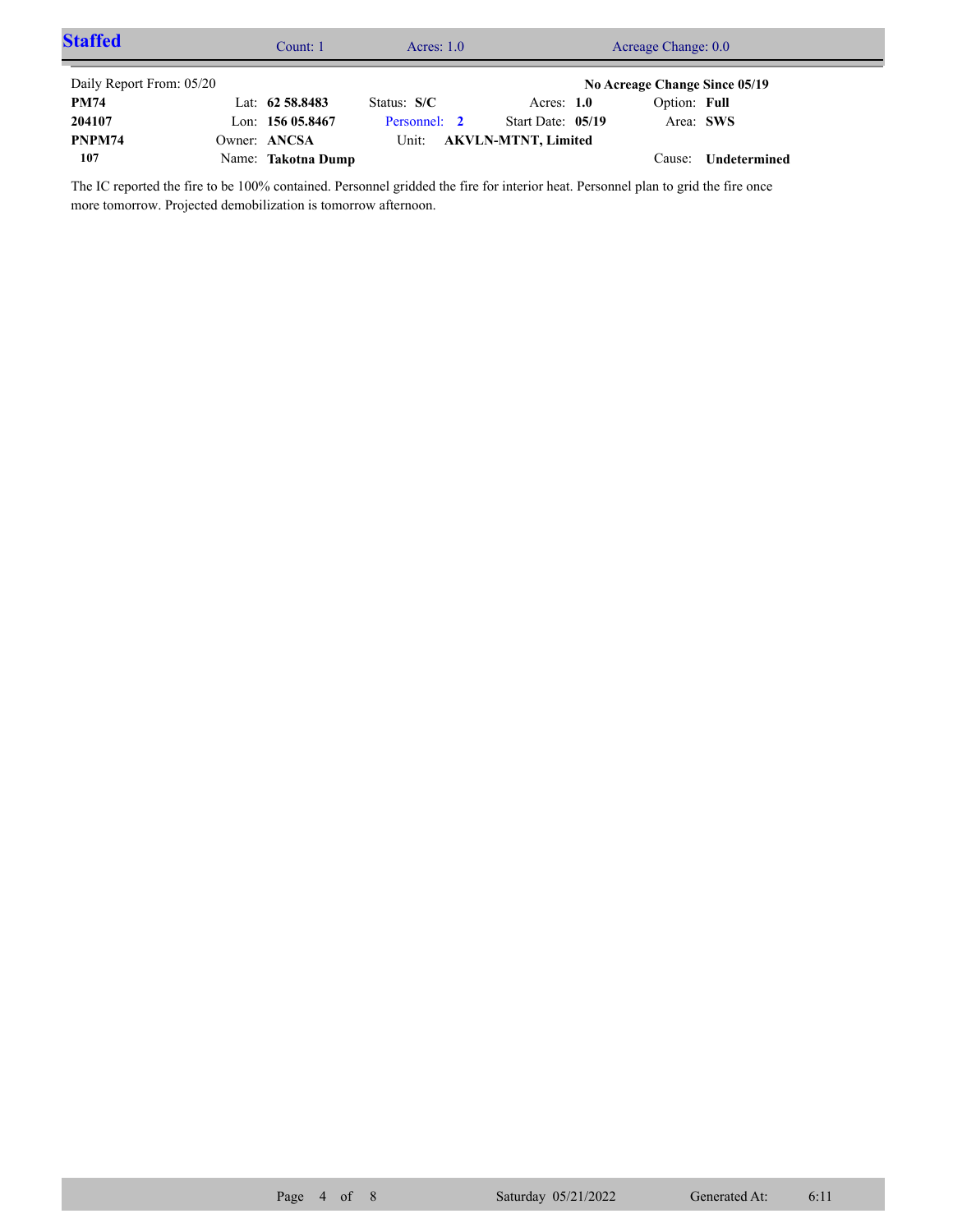| <b>Monitor</b> | Count: $23$ | Acres: 11,336.6 | Acreage Change: 649.3 |  |
|----------------|-------------|-----------------|-----------------------|--|
|                |             |                 |                       |  |

**These fires are currently in monitor status. Monitoring schedules are based on defined timeframes, but are dependent on available resources, and weather conditions. When monitoring occurs, information will be updated.**

| Last Report: 05/19                            |              |                          |             |                                   | 0.1 Acreage On 05/19          |                     |  |
|-----------------------------------------------|--------------|--------------------------|-------------|-----------------------------------|-------------------------------|---------------------|--|
| <b>PM70</b>                                   |              | Lat: 61 35.0700          | Status: U/C | Acres: 0.1                        |                               | Option: Critical    |  |
| 201106                                        |              | Lon: 149 23.7117         |             | Start Date: 05/19                 |                               | Area: MSS           |  |
| PNPM70                                        |              | Owner: Private           | Unit:       | <b>AKPRI-Private</b>              |                               |                     |  |
| 106                                           |              | Name: Happy Fire         |             |                                   |                               | Cause: Human        |  |
| Daily Report From: 05/20                      |              |                          |             |                                   | No Acreage Change Since 05/19 |                     |  |
| <b>PM75</b>                                   |              | Lat: $64,50,4600$        | Status: U/U | Acres: $5.0$                      |                               | Option: Critical    |  |
| 211104                                        |              | Lon: $14746.1700$        |             | Start Date: 05/19                 | Area: FAS                     |                     |  |
| PNPM75                                        | Owner: State |                          | Unit:       | <b>AKAKS-Alaska Railroad</b>      |                               |                     |  |
| 104                                           |              | Name: Chena Landing Loop |             |                                   |                               | Cause: Human        |  |
| Minimal hotspots were found and extinguished. |              |                          |             |                                   |                               |                     |  |
| Last Report: 05/19                            |              |                          |             |                                   | 0.1 Acreage On 05/19          |                     |  |
|                                               |              | Lat: 61 33.7300          | Status: U/C | Acres: 0.1                        |                               | Option: Critical    |  |
| 201103                                        |              | Lon: $14947.1500$        |             | Start Date: 05/19                 |                               | Area: MSS           |  |
|                                               |              | Owner: Private           | Unit:       | <b>AKPRI-Private</b>              |                               |                     |  |
| 103                                           | Name: Nana   |                          |             |                                   |                               | Cause: Human        |  |
| Last Report: 05/19                            |              |                          |             |                                   | No Acreage Change Since 05/18 |                     |  |
| PM7S                                          |              | Lat: $59\,48.9260$       | Status: U/C | Acres: $1.5$                      |                               | Option: Critical    |  |
| 203101                                        |              | Lon: 151 05.4650         |             | Start Date: 05/18                 |                               | Area: KKS           |  |
| PNPM7S                                        |              | Owner: Private           | Unit:       | <b>AKPRI-Private</b>              |                               |                     |  |
| 101                                           |              | Name: Olia Court         |             |                                   |                               | Cause: Undetermined |  |
| Last Report: 05/18                            |              |                          |             |                                   | 0.1 Acreage On 05/18          |                     |  |
|                                               |              | Lat: 60 28.3740          | Status: U/C | Acres: 0.1                        |                               | Option: Critical    |  |
| 203100                                        |              | Lon: 151 10.5300         |             | Start Date: 05/18                 |                               | Area: <b>KKS</b>    |  |
|                                               |              | Owner: Private           | Unit:       | <b>AKPRI-Private</b>              |                               |                     |  |
| 100                                           | Name: Jones  |                          |             |                                   | Cause:                        | Undetermined        |  |
| Last Report: 05/18                            |              |                          |             |                                   | No Acreage Change Since 05/17 |                     |  |
|                                               |              | Lat: $60\,31.9040$       | Status: U/C | Acres: $0.1$                      |                               | Option: Critical    |  |
| 203099                                        |              | Lon: 150 47.9930         |             | Start Date: 05/17                 |                               | Area: <b>KKS</b>    |  |
|                                               |              | Owner: Private           | Unit:       | <b>AKPRI-Private</b>              |                               |                     |  |
| 099                                           | Name: Adele  |                          |             |                                   |                               | Cause: Human        |  |
|                                               |              |                          |             |                                   |                               |                     |  |
| Daily Report From: 05/20                      |              |                          |             |                                   | No Acreage Change Since 05/17 |                     |  |
| PM5N                                          |              | Lat: 61 35.9650          | Status: U/C | Acres: $0.5$<br>Start Date: 05/17 |                               | Option: Critical    |  |
| 201097                                        |              | Lon: 149 25.1367         |             |                                   |                               | Area: MSS           |  |
| 097                                           |              | Owner: Private           | Unit:       | <b>AKPRI-Private</b>              |                               |                     |  |
|                                               | Name: Nina   |                          |             |                                   |                               | Cause: Human        |  |

One Forestry engine walked the perimeter of the fire. No heat was found.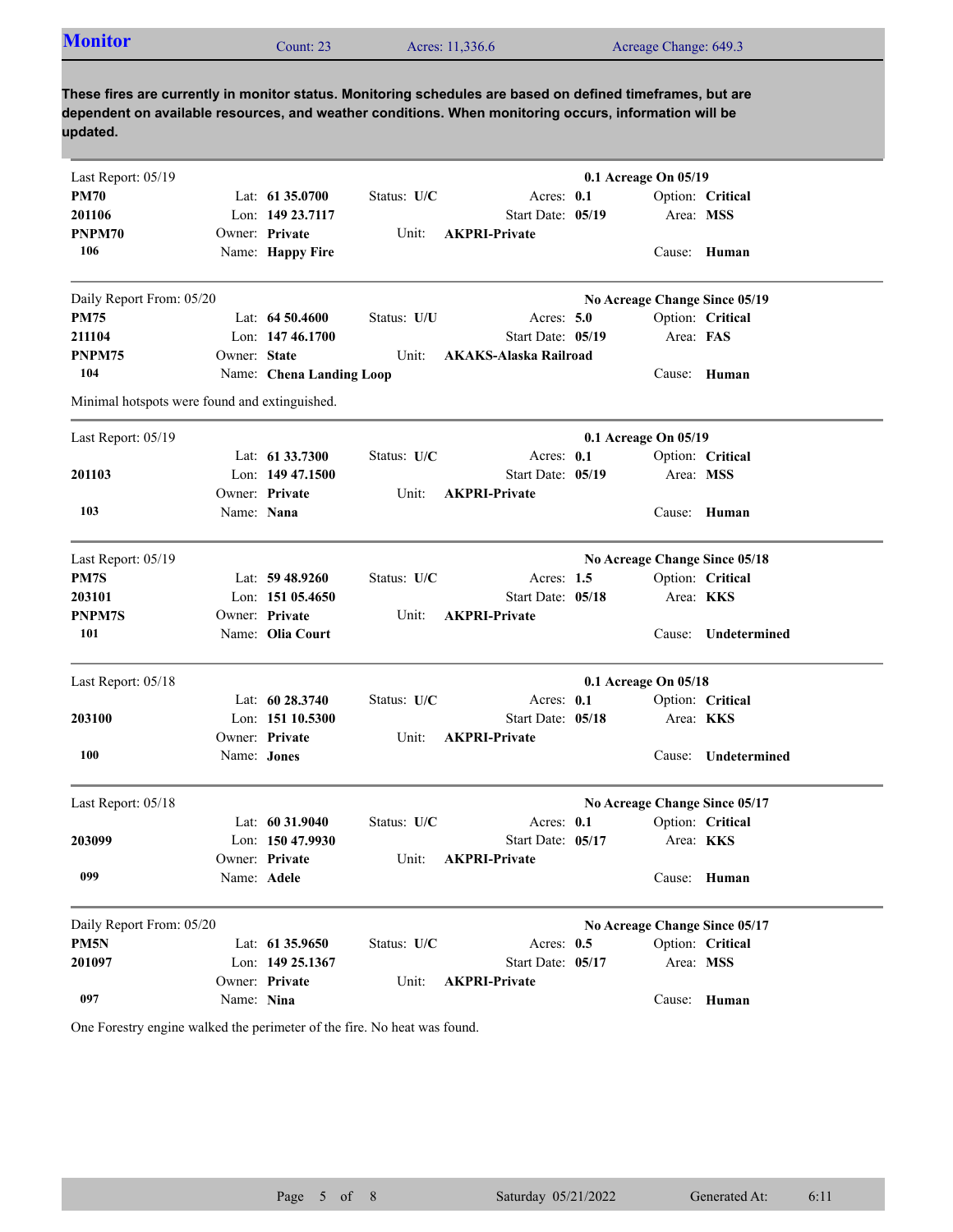| <b>Monitor</b>                            |              | Count: 23               |             | Acres: 11,336.6                                                                                                                                                                                                     | Acreage Change: 649.3         |                     |
|-------------------------------------------|--------------|-------------------------|-------------|---------------------------------------------------------------------------------------------------------------------------------------------------------------------------------------------------------------------|-------------------------------|---------------------|
| updated.                                  |              |                         |             | These fires are currently in monitor status. Monitoring schedules are based on defined timeframes, but are<br>dependent on available resources, and weather conditions. When monitoring occurs, information will be |                               |                     |
| Daily Report From: 05/20                  |              |                         |             |                                                                                                                                                                                                                     | No Acreage Change Since 05/19 |                     |
| PM5M                                      |              | Lat: 58 36.4200         | Status: U/C | Acres: 24.3                                                                                                                                                                                                         |                               | Option: Unplanned   |
| 204096                                    |              | Lon: $15957.9600$       |             | Start Date: 05/17                                                                                                                                                                                                   | Area: SWS                     |                     |
| <b>PNPM5M</b>                             | Owner: State |                         | Unit:       | <b>AKDNS-AK Dept. Natural Resources</b>                                                                                                                                                                             |                               |                     |
| 096                                       |              | Name: Walrus Islands    |             |                                                                                                                                                                                                                     |                               | Cause: Undetermined |
| Demobilization of the fire was completed. |              |                         |             |                                                                                                                                                                                                                     |                               |                     |
| Last Report: 05/19                        |              |                         |             |                                                                                                                                                                                                                     | No Acreage Change Since 05/18 |                     |
|                                           |              | Lat: 62 23.1017         | Status: U/C | Acres: 2.0                                                                                                                                                                                                          | Option: Full                  |                     |
| 201095                                    |              | Lon: 149 47.9617        |             | Start Date: 05/17                                                                                                                                                                                                   | Area: MSS                     |                     |
|                                           |              | Owner: Private          | Unit:       | <b>AKPRI-Private</b>                                                                                                                                                                                                |                               |                     |
| 095                                       |              | Name: N. Fork Talkeetna |             |                                                                                                                                                                                                                     | Cause:                        | Undetermined        |
|                                           |              |                         |             |                                                                                                                                                                                                                     |                               |                     |
| Last Report: 05/17                        |              |                         |             |                                                                                                                                                                                                                     | 0.1 Acreage On 05/17          |                     |
|                                           |              | Lat: $6042.8533$        | Status: U/C | Acres: $0.1$                                                                                                                                                                                                        |                               | Option: Critical    |
| 203092                                    |              | Lon: 151 19.2633        |             | Start Date: 05/17                                                                                                                                                                                                   | Area: <b>KKS</b>              |                     |
|                                           |              | Owner: Private          | Unit:       | <b>AKPRI-Private</b>                                                                                                                                                                                                |                               |                     |
| 092                                       |              | Name: Koskela           |             |                                                                                                                                                                                                                     |                               | Cause: Human        |
| Last Report: 05/16                        |              |                         |             |                                                                                                                                                                                                                     | 0.5 Acreage On 05/16          |                     |
| <b>PM38</b>                               |              | Lat: $59\,42.6226$      | Status: U/C | Acres: $0.5$                                                                                                                                                                                                        | Option: Full                  |                     |
| 204090                                    |              | Lon: $161\,53.2962$     |             | Start Date: 05/16                                                                                                                                                                                                   | Area: SWS                     |                     |
| PNPM38                                    |              | Owner: ANCSA            | Unit:       | <b>AKVLN-Qanirtuuq, Incorporated</b>                                                                                                                                                                                |                               |                     |
| 090                                       |              | Name: Arolik            |             |                                                                                                                                                                                                                     | Cause:                        | Undetermined        |
| Last Report: 05/16                        |              |                         |             |                                                                                                                                                                                                                     | 0.1 Acreage On 05/16          |                     |
| <b>PM36</b>                               |              | Lat: 61 30.5267         | Status: U/C | Acres: 0.1                                                                                                                                                                                                          |                               | Option: Critical    |
| 201088                                    |              | Lon: 149 39.5567        |             | Start Date: 05/16                                                                                                                                                                                                   | Area: MSS                     |                     |
| PNPM36                                    |              | Owner: Private          | Unit:       | <b>AKPRI-Private</b>                                                                                                                                                                                                |                               |                     |
| 088                                       |              | Name: Shearwater        |             |                                                                                                                                                                                                                     |                               | Cause: Undetermined |
| Last Report: 05/15                        |              |                         |             |                                                                                                                                                                                                                     | 0.5 Acreage On 05/15          |                     |
| PM2L                                      |              | Lat: 57 50.7233         | Status: U/C | Acres: $0.5$                                                                                                                                                                                                        | Option: Full                  |                     |
| 203084                                    |              | Lon: 152 37.9833        |             | Start Date: 05/15                                                                                                                                                                                                   | Area: KKS                     |                     |
| PNPM2L                                    |              | Owner: ANCSA            | Unit:       |                                                                                                                                                                                                                     |                               |                     |
| 084                                       |              | Name: Antone Larsen     |             | <b>AKVLN-Ouzinkie Native Corporation</b>                                                                                                                                                                            |                               | Cause: Human        |
| Last Report: 05/12                        |              |                         |             |                                                                                                                                                                                                                     | 0.2 Acreage On 05/12          |                     |
|                                           |              | Lat: 60 27.8230         | Status: U/C | Acres: 0.2                                                                                                                                                                                                          |                               | Option: Critical    |
| 203079                                    |              | Lon: 151 10.3720        |             | Start Date: 05/12                                                                                                                                                                                                   | Area: KKS                     |                     |
|                                           | Owner: State |                         | Unit:       |                                                                                                                                                                                                                     |                               |                     |
| 079                                       |              |                         |             | <b>AKDNS-AK Dept. Natural Resources</b>                                                                                                                                                                             |                               |                     |
|                                           |              | Name: Wendy Lane        |             |                                                                                                                                                                                                                     |                               | Cause: Human        |

| Last Report: 05/18 |                   |                    |             |                        |           | 34.4 Acreage Change Since 05/17 |
|--------------------|-------------------|--------------------|-------------|------------------------|-----------|---------------------------------|
|                    |                   | Lat: $51\,57.2683$ | Status: U/U | Acres: 919.6           |           | Option: Unplanned               |
| 204078             |                   | Lon: $17638.7183$  |             | Start Date: 05/08      | Area: SWS |                                 |
|                    | Owner: <b>DOD</b> |                    | Unit:       | <b>AKNVO-U.S. Navv</b> |           |                                 |
| 078                | Name: Adak        |                    |             |                        | Cause:    | Human                           |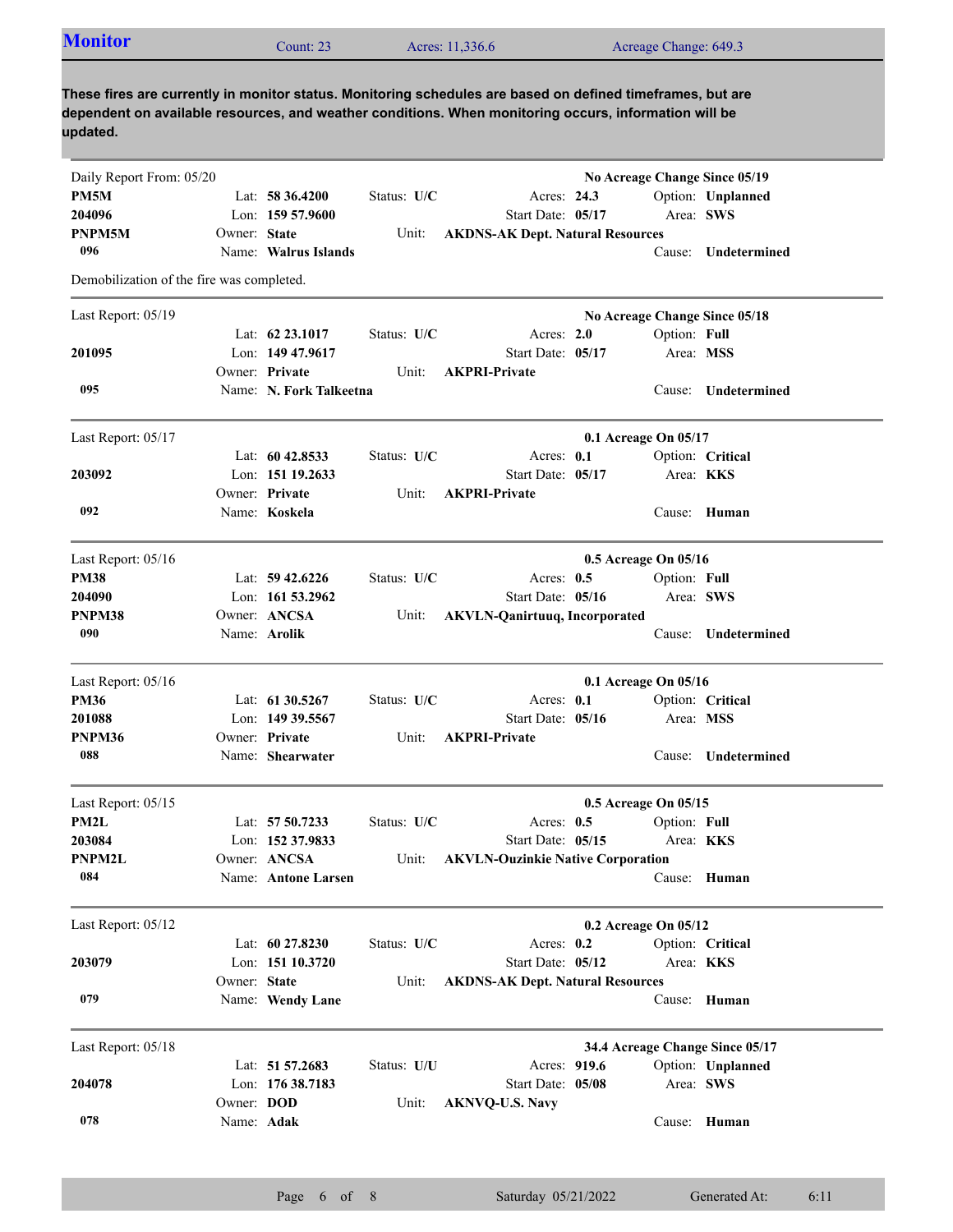| <b>Monitor</b><br>Count: 23 | Acres: 11,336.6 | Acreage Change: 649.3 |
|-----------------------------|-----------------|-----------------------|
|-----------------------------|-----------------|-----------------------|

**These fires are currently in monitor status. Monitoring schedules are based on defined timeframes, but are dependent on available resources, and weather conditions. When monitoring occurs, information will be updated.**

| Last Report: 05/12 |              |                                   |             | 0.1 Acreage On 05/12                              |                                |              |                                  |  |
|--------------------|--------------|-----------------------------------|-------------|---------------------------------------------------|--------------------------------|--------------|----------------------------------|--|
| PMS1               |              | Lat: $61\,43.9700$                | Status: U/C | Acres: 0.1                                        |                                | Option: Full |                                  |  |
| 201077             |              | Lon: 149 01.7300                  |             | Start Date: 05/12                                 |                                | Area: MSS    |                                  |  |
|                    | Owner: State |                                   | Unit:       | <b>AKDNS-AK Dept. Natural Resources</b>           |                                |              |                                  |  |
| 077                |              | Name: Buffalo Mine Coal Seam 2022 |             |                                                   |                                |              | Cause: Lightning                 |  |
| Last Report: 05/18 |              |                                   |             |                                                   | 1.3 Acreage Change Since 05/14 |              |                                  |  |
| PMR4               |              | Lat: $5520.5650$                  | Status: U/C | Acres: 70.3                                       |                                |              | Option: Unplanned                |  |
| 204074             |              | Lon: 160 26,0883                  |             | Start Date: 05/12                                 |                                | Area: SWS    |                                  |  |
| PNPMR4             |              | Owner: ANCSA                      | Unit:       | <b>AKVLN-Shumagin Corporation</b>                 |                                |              |                                  |  |
| 074                |              | Name: Danger Point                |             |                                                   |                                | Cause:       | Undetermined                     |  |
| Last Report: 05/12 |              |                                   |             |                                                   | 0.1 Acreage On 05/12           |              |                                  |  |
| PMR3               |              | Lat: $61\,23.8210$                | Status: U/C | Acres: $0.1$                                      |                                |              | Option: Critical                 |  |
| 201073             |              | Lon: 149 28.3180                  |             | Start Date: 05/11                                 |                                | Area: MSS    |                                  |  |
|                    |              | Owner: County                     | Unit:       | <b>AKAKS-Anchorage, Municipality of</b>           |                                |              |                                  |  |
| 073                |              | Name: Birchwood                   |             |                                                   |                                |              | Cause: Human                     |  |
| Last Report: 05/12 |              |                                   |             |                                                   | 2.0 Acreage Change Since 05/11 |              |                                  |  |
|                    |              | Lat: $57\,42.9640$                | Status: U/C | Acres: $4.0$                                      |                                |              | Option: Critical                 |  |
| 203071             |              | Lon: $152,36.0270$                |             | Start Date: 05/11                                 |                                | Area: KKS    |                                  |  |
|                    |              | Owner: County                     | Unit:       | <b>AKAKS-Kodiak Island Borough</b>                |                                |              |                                  |  |
| 071                |              | Name: Bell Flats                  |             |                                                   |                                |              | Cause: Human                     |  |
| Last Report: 05/18 |              |                                   |             |                                                   | No Acreage Change Since 05/13  |              |                                  |  |
| PMG1               |              | Lat: 60 29.7834                   | Status: U/C | Acres: $4.3$                                      |                                |              | Option: Critical                 |  |
| 231066             |              | Lon: 149 47.3100                  |             | Start Date: 05/10                                 |                                | Area: CGF    |                                  |  |
| P0PMG1             |              | Owner: County                     | Unit:       | <b>AKAKS-Kenai Peninsula Borough</b>              |                                |              |                                  |  |
| 066                |              | Name: Kenai Lake Overlook         |             |                                                   |                                | Cause:       | Undetermined                     |  |
| Last Report: 05/17 |              |                                   |             |                                                   | No Acreage Change Since 05/16  |              |                                  |  |
| PMF8               |              | Lat: $61\,34.9950$                | Status: U/C | Acres: $0.1$                                      |                                |              | Option: Critical                 |  |
| 201064             |              | Lon: $14942.6950$                 |             | Start Date: 05/10                                 |                                | Area: MSS    |                                  |  |
| <b>PNPMF8</b>      | Owner: State |                                   | Unit:       | <b>AKDTS-AK Dept. Transportation</b>              |                                |              |                                  |  |
| 064                |              | Name: Forest Hills                |             |                                                   |                                |              | Cause: Human                     |  |
| Last Report: 05/11 |              |                                   |             |                                                   | No Acreage Change Since 05/10  |              |                                  |  |
| PL8P               |              | Lat: $60\,29.5458$                | Status: U/C | Acres: $0.5$                                      |                                | Option: Full |                                  |  |
| 232057             |              | Lon: $14959.2440$                 |             | Start Date: 05/08                                 |                                | Area: CGF    |                                  |  |
| P0PL8P             | Owner: USFS  |                                   | Unit:       | <b>AKCGF-Chugach National Forest</b>              |                                |              |                                  |  |
| 057                |              | Name: West Juneau                 |             |                                                   |                                | Cause:       | Human                            |  |
| Last Report: 04/26 |              |                                   |             |                                                   |                                |              | 609.7 Acreage Change Since 04/23 |  |
| PKS1               |              | Lat: 60 32.1500                   | Status: U/U | Acres: 10,302.5                                   |                                |              | Option: Limited                  |  |
| 204012             |              | Lon: 160 54.7500                  |             | Start Date: 04/16                                 |                                | Area: SWS    |                                  |  |
| PNPKS1             |              | Owner: USFWS                      | Unit:       | <b>AKYDR-Yukon Delta National Wildlife Refuge</b> |                                |              |                                  |  |
| 012                |              | Name: Kwethluk                    |             |                                                   |                                |              | Cause: Undetermined              |  |
|                    |              |                                   |             |                                                   |                                |              |                                  |  |